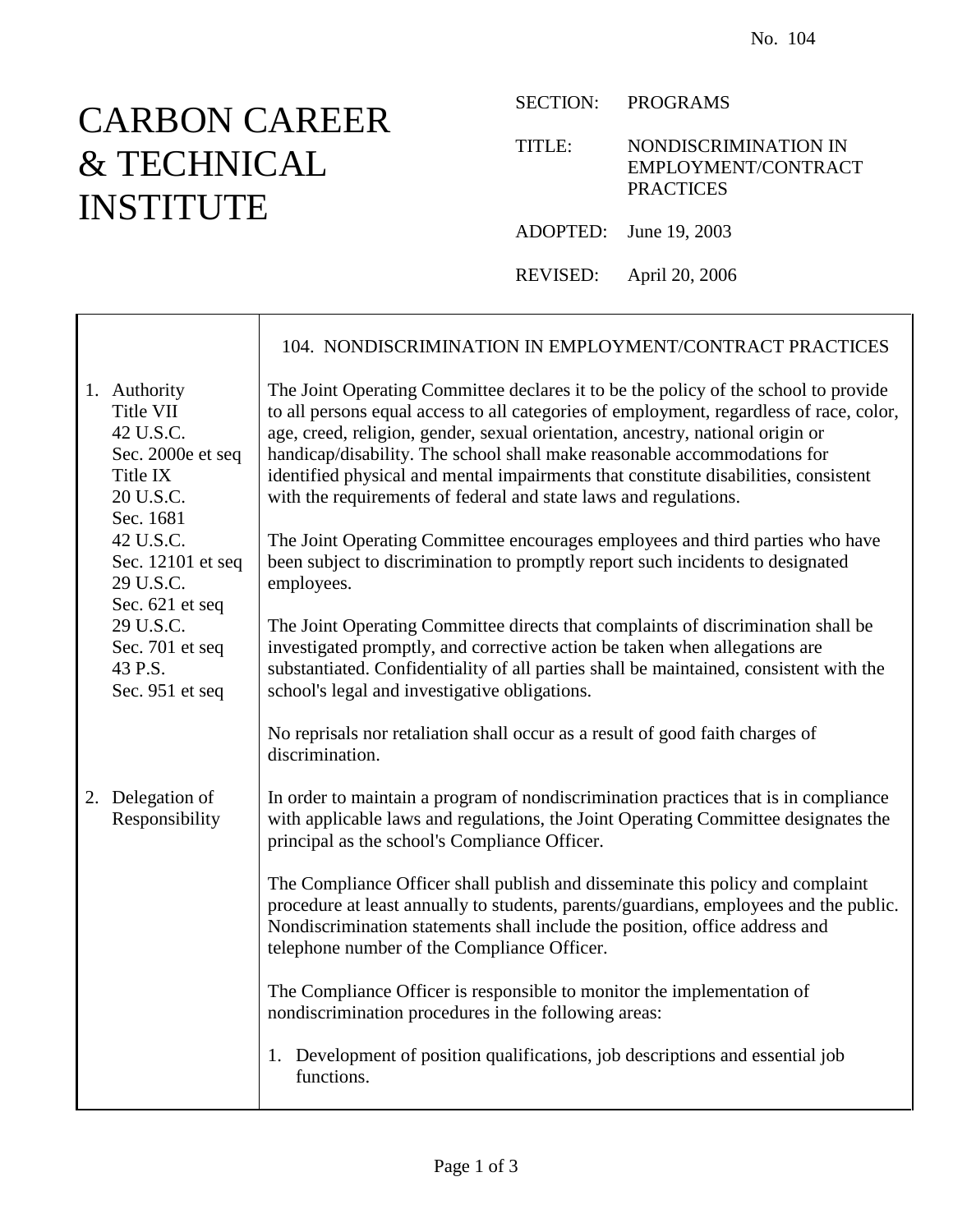## 104. NONDISCRIMINATION IN EMPLOYMENT/CONTRACT PRACTICES - Pg. 2

|                  | 2. Recruitment materials and practices.                                                                                                                                                                                                                                                                                                            |
|------------------|----------------------------------------------------------------------------------------------------------------------------------------------------------------------------------------------------------------------------------------------------------------------------------------------------------------------------------------------------|
|                  | 3. Procedures for screening, interviewing and hiring.                                                                                                                                                                                                                                                                                              |
|                  | 4. Promotions.                                                                                                                                                                                                                                                                                                                                     |
|                  | 5. Disciplinary actions, up to and including terminations.                                                                                                                                                                                                                                                                                         |
|                  | The building administrator shall be responsible to complete the following duties<br>when receiving a complaint of discrimination:                                                                                                                                                                                                                  |
|                  | 1. Inform the employee or third party of the right to file a complaint and the<br>complaint procedure.                                                                                                                                                                                                                                             |
|                  | 2. Notify the complainant and the accused of the progress at appropriate stages of<br>the procedure.                                                                                                                                                                                                                                               |
|                  | 3. Refer the complainant to the Compliance Officer if the building administrator is<br>the subject of the complaint.                                                                                                                                                                                                                               |
| Guidelines<br>3. | Complaint Procedure - Employee/Third Party                                                                                                                                                                                                                                                                                                         |
|                  | Step 1 - Reporting                                                                                                                                                                                                                                                                                                                                 |
|                  | An employee or third party who believes s/he has been subject to conduct that<br>constitutes a violation of this policy is encouraged to immediately report the incident<br>to the building administrator.                                                                                                                                         |
|                  | If the building administrator is the subject of a complaint, the employee or third<br>party shall report the incident directly to the Compliance Officer.                                                                                                                                                                                          |
|                  | The complainant is encouraged to use the report form available from the building<br>administrator, but oral complaints shall be acceptable.                                                                                                                                                                                                        |
|                  | Step 2 - Investigation                                                                                                                                                                                                                                                                                                                             |
|                  | Upon receiving a complaint of discrimination, the building administrator shall<br>immediately notify the Compliance Officer. The Compliance Officer shall authorize<br>the building administrator to investigate the complaint, unless the building<br>administrator is the subject of the complaint or is unable to conduct the<br>investigation. |
|                  |                                                                                                                                                                                                                                                                                                                                                    |
|                  |                                                                                                                                                                                                                                                                                                                                                    |